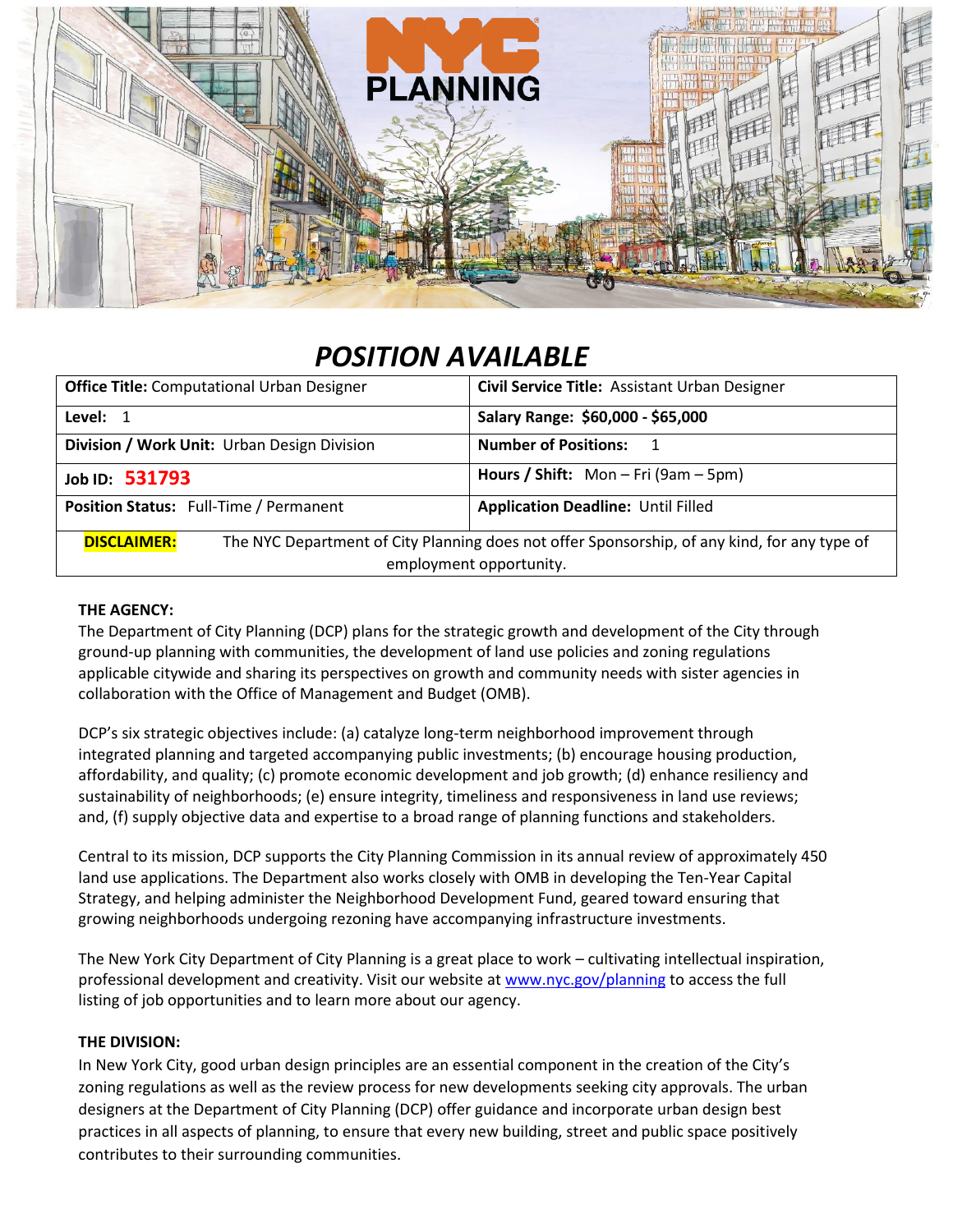The Urban Design Office draws from expertise in architecture, landscape architecture and urban design across a range of projects in a variety of capacities. Within a dynamic work environment, the UD Office leads the development of city planning policy to support excellence in urban design through citywide initiatives and neighborhood studies, design guidance, development of design tools and resources, built environment research and civic engagement. The UD Office provides urban design expertise to the agency, the City Planning Commission (CPC), elected officials, community boards, other city agencies and the public-at-large. Visit our webpage at [www.nyc.gov/urbandesign](http://www.nyc.gov/urbandesign) to learn more about our work.

## **THE ROLE:**

The Urban Design Office at the Department of City Planning is seeking a *computational urban designer* with strong 3D modeling, data analysis, and visual communication skills to join their team. The ideal candidate would build on the vision and direction of computation and design for the agency and the City. Projects would include further development, maintenance, and dissemination of urban design modeling tools built to date and help develop a unique suite of tools integrating data to amplify and add value to the urban design and physical planning in NYC.

The ideal candidate will be a curious and enthusiastic learner, an artful problem-solver, a critical and engaged user of design technology, and possess a positive attitude toward interdisciplinary teamwork and community service.

Under supervision, the ideal candidate performs urban design work of moderate difficulty and responsibility including, but not limited to, the following:

- Support zoning, land use and urban design studies, research data, analyze conditions, prepare technical and illustrative drawings, digital models and presentation materials, and reports for land use policy proposals;
- Prepare conceptual designs, develop design criteria and design guidelines for large-scale planning efforts, and coordinate with agency staff and other city agencies;
- Develop and maintain a working knowledge of the city's urban design and planning trends through research and field experience;
- Review, analyze and make urban design related recommendations on applications and projects submitted to the Department subject to the City's Uniform Land Use Review Procedure (ULURP), the City Environmental Quality Review (CEQR) and other administrative procedures;
- Organize and prepare graphic and written materials, to inform the City Planning Commission, department staff, community boards, elected officials and public agencies;
- Maintain a working knowledge of the NYC Zoning Resolution;
- Perform other related tasks and projects.

# **PREFERRED SKILLS:**

- Strong urban design capabilities with knowledge of physical design practices including site planning and programming, building layout, massing and architectural design. Knowledge of urban landscape and environmental design.
- Support and help maintain software developed in-house to facilitate analysis and visualization with 3D models. Experience with:
	- o Spatial data management and analysis (ArcGIS, QGIS)
	- o Motion graphics, video and animation (AfterEffects, Premiere, 3Ds Max, Blender)
	- o Scripting/software development experience (Python, Javascript, HTML, CSS)
- Experience assisting in organization and management of groups around urban design issues and themes, especially in relationship to computational design / design data science.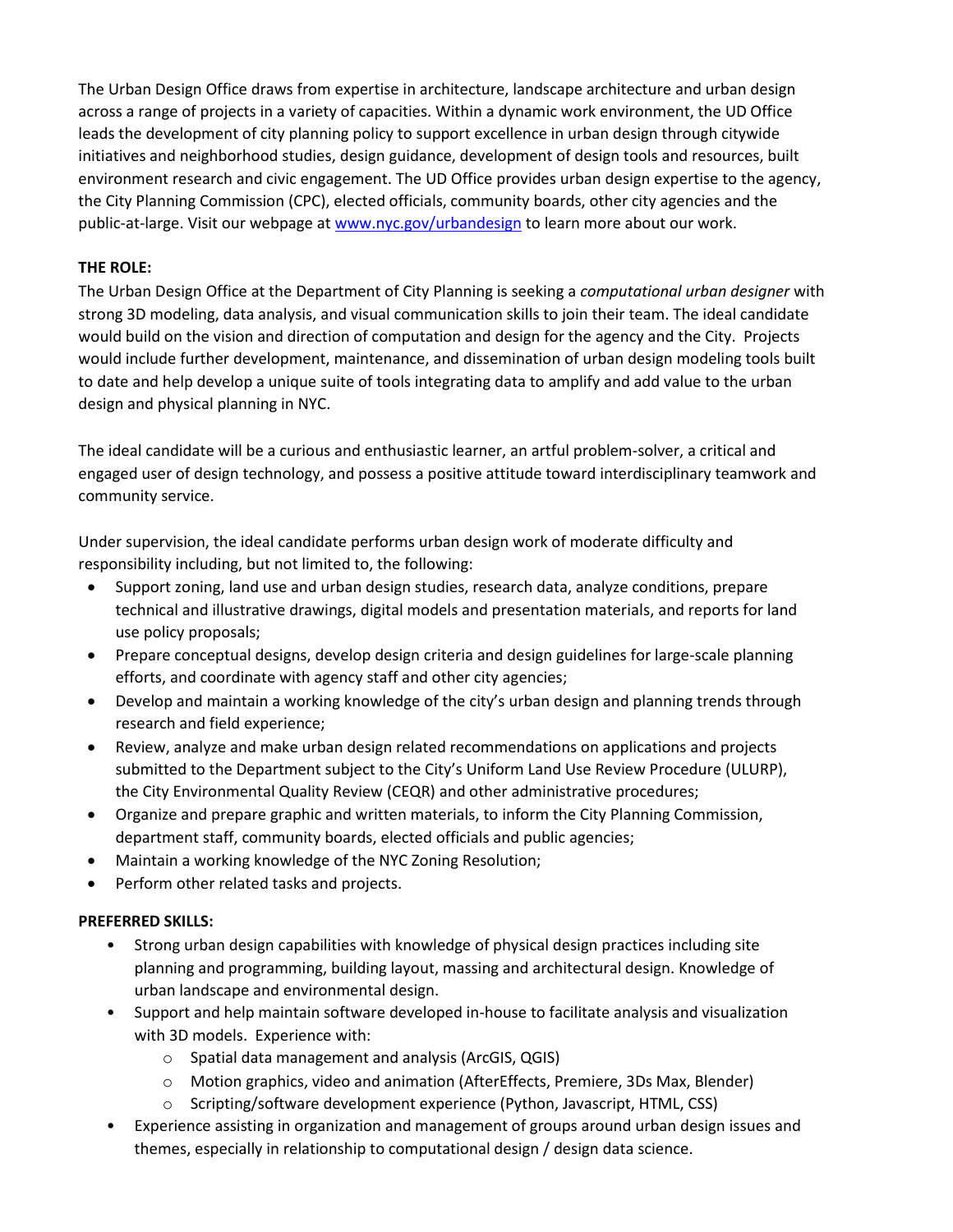- Ability to explore and prototype a set of interactive experiences to explain and facilitate discussions around urban design and physical planning issues.
- Experience developing tutorials/trainings to help urban design and planning staff become effective co-producers of interactive content
- Strong research and analytical skills.
- Competence in free-hand sketches.
- Excellent visual and verbal communication skills
- Self-motivated, organized and able to work effectively both individually and collaboratively.
- Knowledge of New York City's general urban planning and land use issues, policies and needs, as well as best practice examples from around the world.
- Strong 3D modeling skills in Rhino, Grasshopper, AutoCAD
- Adobe Creative Suite (Photoshop, Illustrator, InDesign)

Please provide a work sample of relevant projects (PDF, under 10mb).

#### **MINIMUM REQUIREMENTS:**

Authorization to work in the United States is required for this position. **NYC Department of City Planning does not provide sponsorship for international employees**. Applicants are responsible for ensuring that they meet all minimum qualifying requirements for this position, at the time of application.

**1. A baccalaureate degree in architecture from an accredited college and one (1) year of full-time experience in planning, design, research, investigations and/or studies related to urban design development programs; or**

**2. Education and/or experience equivalent to "1" above. However, a baccalaureate degree in architecture is required of all candidates. Graduate work leading to an advanced degree in architecture, urban design or city planning may be substituted for the one year of experience described above.**

# **TO APPLY:** All applications must be submitted through the NYC Careers / ESS Website

**City Employees** – Click [here](https://hrb.nycaps.nycnet/psp/hcmprd/EMPLOYEE/HRMS/c/HRS_HRAM_EMP.HRS_CE.GBL?PORTALPARAM_PTCNAV=HC_HRS_CE_GBL&EOPP.SCNode=HRMS&EOPP.SCPortal=EMPLOYEE&EOPP.SCName=ADMN_EMPLOYEE_SELF_SERVICE&EOPP.SCLabel=&EOPP.SCPTcname=PT_PTPP_SCFNAV_BASEPAGE_SCR&FolderPath=PORTAL_ROOT_OBJECT.CO_EMPLOYEE_SELF_SERVICE.HC_HRS_EE_SELF_SERVICE_GBL.HC_HRS_CE_GBL&IsFolder=false) to apply directly

- 1. Log in to ESS.
- 2. Search for job ID number: **531793**
- 3. Click on the job business title: **Computational Urban Designer**
- 4. Click on "Apply Now" at the bottom of the posting

**Non-City Employees** – Clic[k here](https://a127-jobs.nyc.gov/psc/nycjobs/EMPLOYEE/HRMS/c/HRS_HRAM.HRS_APP_SCHJOB.GBL?Page=HRS_APP_JBPST&Action=U&FOCUS=Applicant&SiteId=1&JobOpeningId=399969&PostingSeq=1) to apply directly, or visit:<https://www1.nyc.gov/jobs/> and follow the steps below:

- 1. Search for job ID number: **531793**
- 2. Click on the job business title: **Computational Urban Designer**
- 3. Click on "Apply Now" at the bottom of the posting

Only applicants under consideration will be contacted.Appointments are subjecttoOffice of Management and Budget(OMB) approval.

**As of August 2, 2021, all new hires must be vaccinated against the COVID-19 virus, unless they have been granted a reasonable accommodation for religion or disability. If you are offered city employment, this requirement must be met by your date of hire, unless a reasonable accommodation for exemption is received and approved by the hiring agency.**

*PLEASE NOTE: New York City residency is generally required within 90 days of appointment. However,*